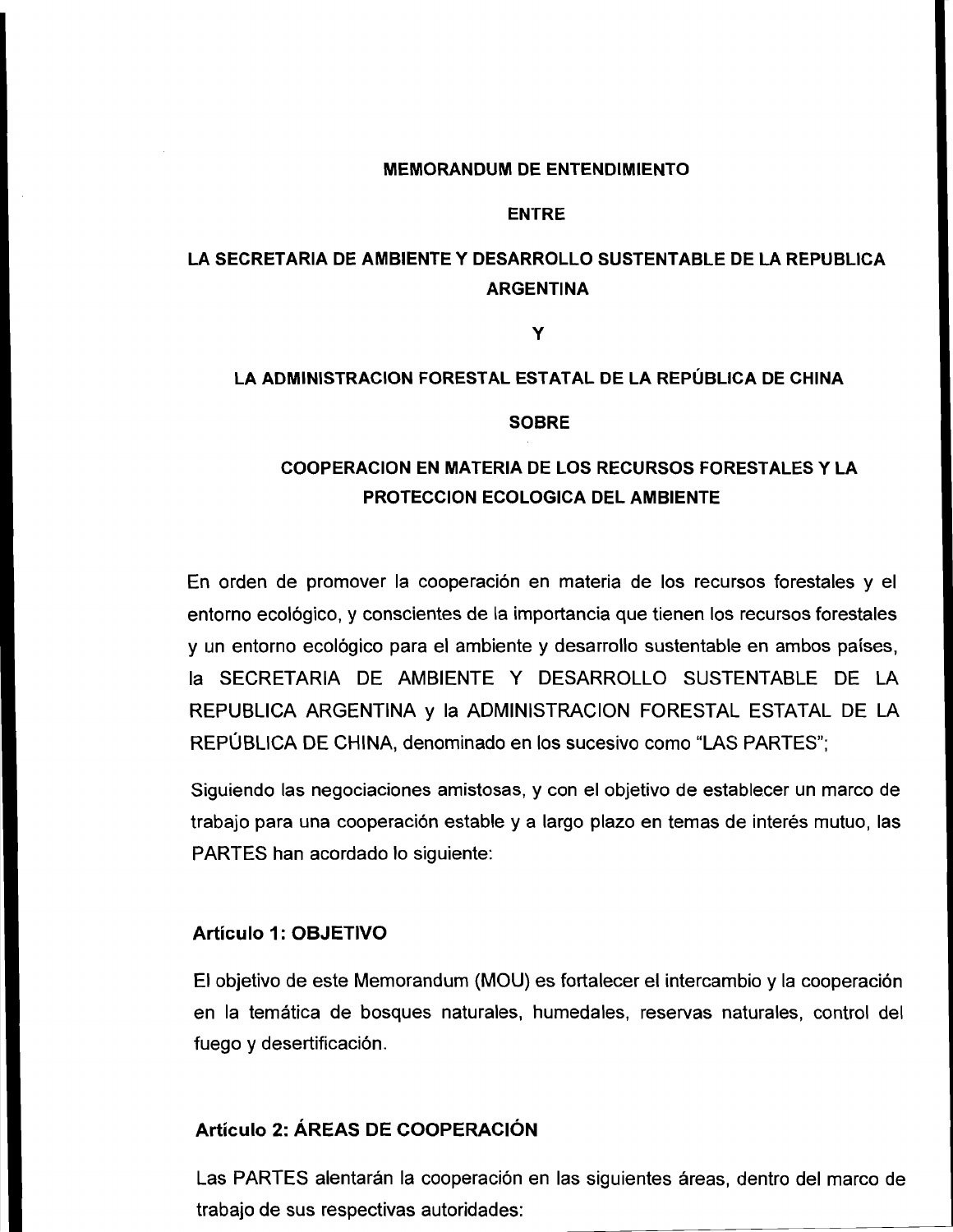- 1) Protección de los recursos forestales naturales;
- 2) Protección de los humedales;
- 3) Combatir la desertificación;
- 4) Establecimiento de reservas naturales;
- 5) Manejo del Fuego Forestal;
- 6) Control de insectos forestales y enfermedades;
- 7) Política e información;
- 8) Investigación y desarrollo; y
- 9) Otras áreas acordadas mutuamente

### **Artículo 3: MODALIDADES DE COOPERACION**

Esta cooperación será conducida de la siguiente manera:

- 1) Intercambio de información, documentos y materiales;
- 2) Intercambio de visita de delegaciones;
- 3) Investigación conjunta;
- 4) Formación de personal; y
- 5) Otras formas acordadas mutuamente

## **Artículo 4: IMPLEMENTACiÓN DE COOPERACiÓN**

En orden de implementar este MOU, las PARTES crearán un GRUPO DE TRABAJO CONJUNTO (en lo sucesivo denominado "GRUPO DE TRABAJO"). El GRUPO DE TRABAJO, podrá celebrara encuentros cada dos años alternativamente en CHINA y en la ARGENTINA para discutir planes de cooperación y para coordinar su implementación.

Las actividades de cooperación se llevarán a cabo bajo condiciones acordadas previamente por las PARTES.

Los gastos que puedan surgir en el curso del intercambio de personal, serán cubiertos por la PARTE cuyos técnicos se trasladarán o de alguna otra manera previamente acordada por las PARTES.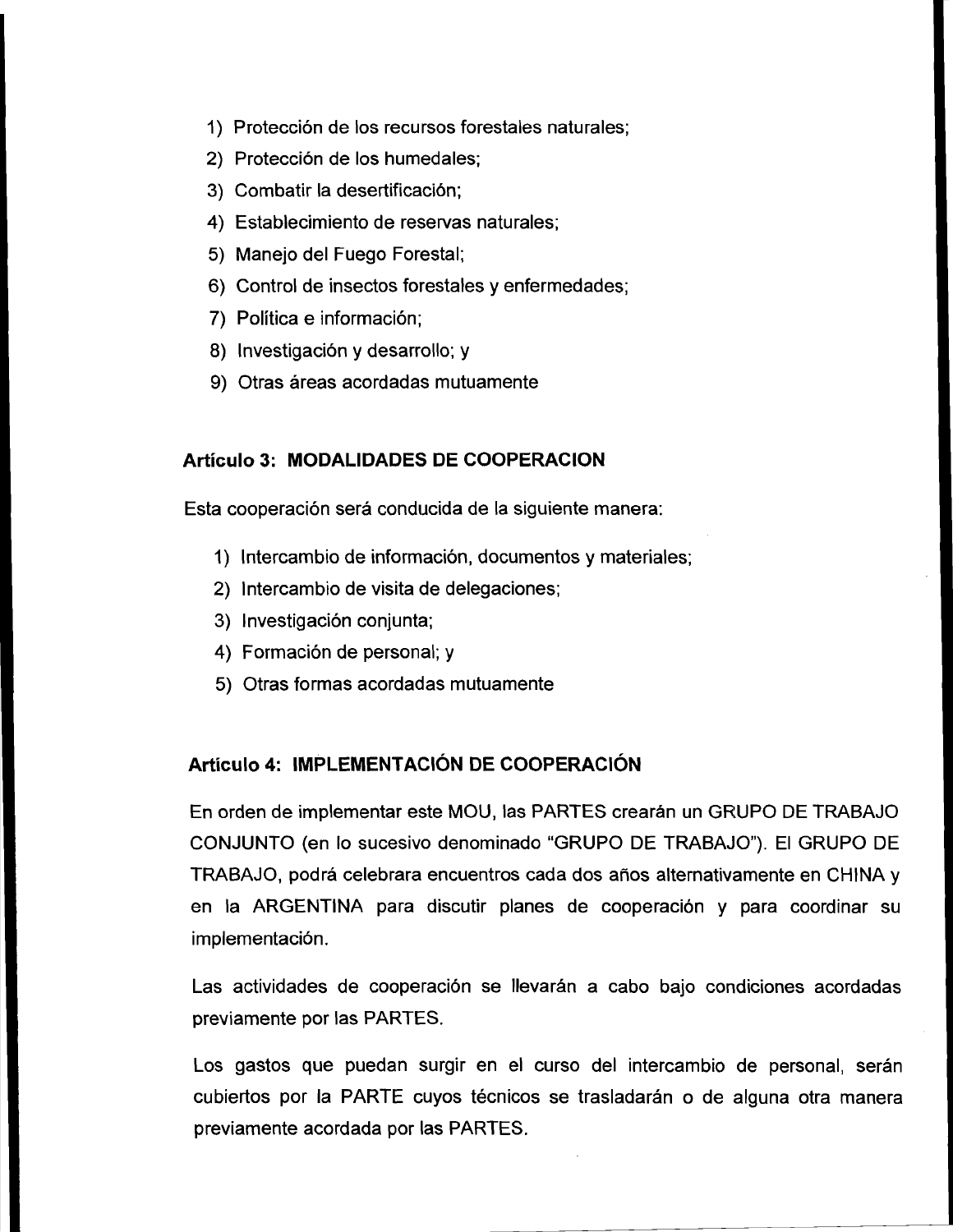#### **Artículo 5: PUNTOS FOCALES**

Las PARTES han designado Puntos Focales para la coordinación de las actividades de cooperación. **El** Punto Focal de la REPUBLlCA ARGENTINA, es la SUBSECRETARIA DE PLANIFICACION y POLlTICA AMBIENTAL de la SECRETARIA DE AMBIENTE Y DESARROLLO SUSTENTABLE DE LA REPUBLlCA ARGENTINA y para la REPUBLlCA DE CHINA es el DEPARTAMENTO DE COOPERACION INTERNACIONAL de la ADMINISTRACION FORESTAL ESTATAL DE LA REPÚBLICA DE CHINA, Y será nominada una mesa de enlace para las comunicaciones rutinarias.

#### **Artículo 6: RESPONSABILIDADES Y OBLIGACIONES**

Este MOU no limitará ninguno de los derechos y obligaciones que puedan surgir de la participación respectiva de las PARTES en cualquier otro Acuerdo o Tratado Internacional.

### **Artículo 7: ENTRADA EN VIGOR Y DURACION**

Este MOU entrará en vigencia a partir de su suscripción por las PARTES y permanecerá en vigor por un período de CINCO (5) años, y será automáticamente prorrogado por otros CINCO (5) años y posteriormente será renovable en consecuencia, a menos que cualquiera de las partes notifique a la otra por escrito con SEIS (6) meses de antelación, su voluntad de rescindir el presente MOU.

En prueba de conformidad se firman DOS (2) ejemplares de un mismo tenor y un solo efecto, en Chino, Español e Inglés, en la Ciudad de Buenos Aires, a los 9 días del mes de Febrero de 2009; siendo los tres textos igualmente válidos, en caso de generarse alguna divergencia en su interpretación, prevalecerá la versión en inglés.

Por la SECRETARIA DE AMBIENTE Y DESARROLLO SUSTENTABLE DE LA REPUBLlCA ARGENTINA

Por la ADMINISTRACiÓN FORESTAL ESTATAL DE LA REPUBLlCA DE CHINA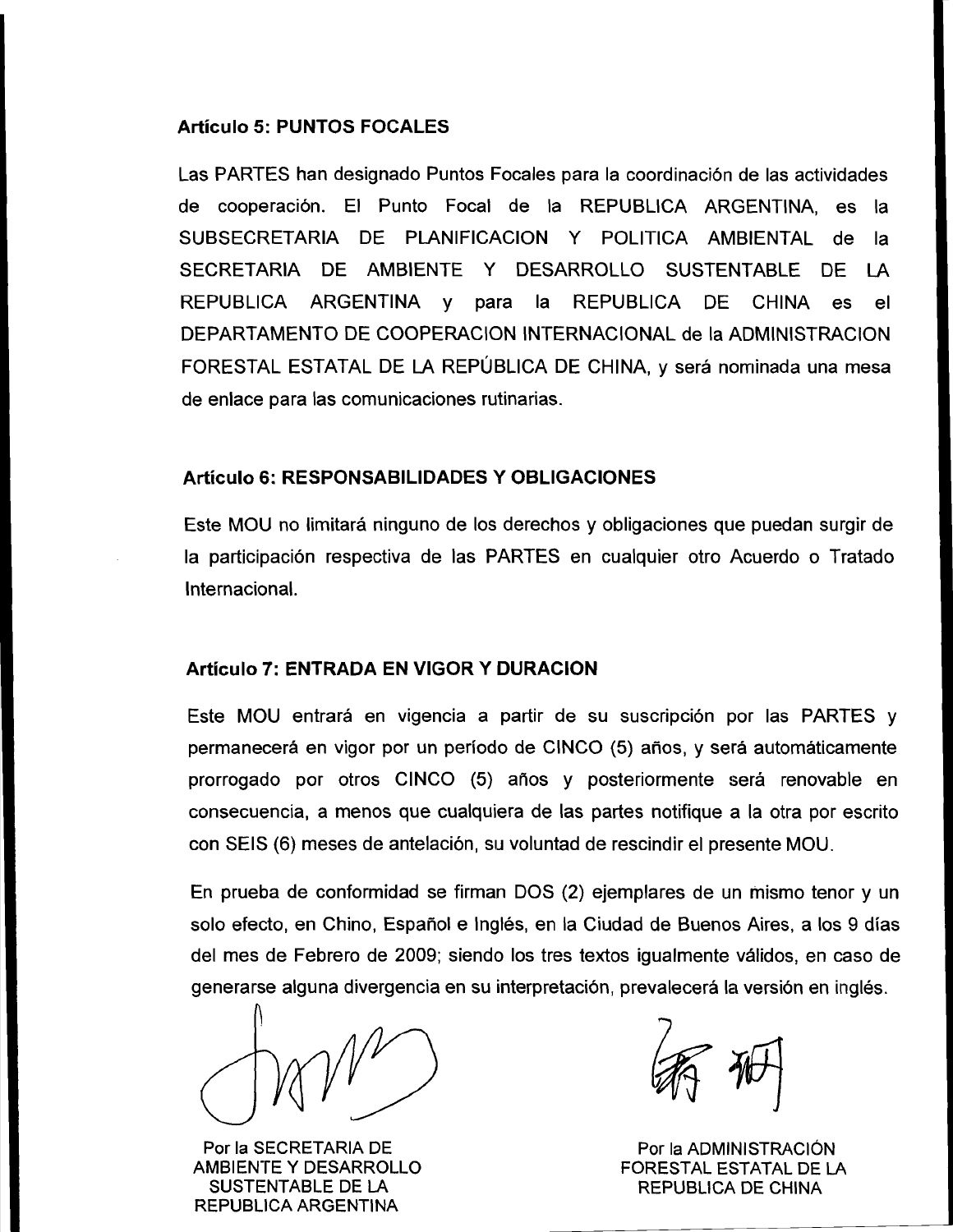#### **MEMORANDUM OF UNDERSTANDING**

### **BETWEEN**

# **THE SECRETARIAT OF ENVIRONMENT AND SUSTAINABLE**

## **DEVELOPMENT OF THE REPUBLlC OF ARGENTINA**

#### **AND**

### **THE STATE FORESTRY ADMINISTRATION OF THE**

### **PEOPLE'S REPUBLlC OF CHINA**

## **ON**

### **COOPERATION IN THE FIELD OF**

## **FOREST RESOURCES AND ECOLOGICAL ENVIRONMENT PROTECTION**

In order to promote cooperation in the field of forest resources and ecological environment, and aware of the importance of forest resources and ecological environment to the environment and sustainable development in both countries, the Secretariat of Environment and Sustainable Development of the Republic of Argentina and the State Forestry Administration of the People's Republic of China, referred to hereinafter as "the Parties";

Following friendly negotiations, and aiming at establishing a framework for long-term and stable cooperation in the mutual interest, the Parties have agreed as follows:

### **Article 1 OBJECTIVE**

The objective of this Memorandum (MOU) is to strengthen exchange and cooperation in the field of natural forest, wetland, nature reserve, forest fire control and decertification.

## **Article 2 AREAS OF COOPERATION**

The Parties will encourage cooperation in the following areas, within the framework of their respective authority: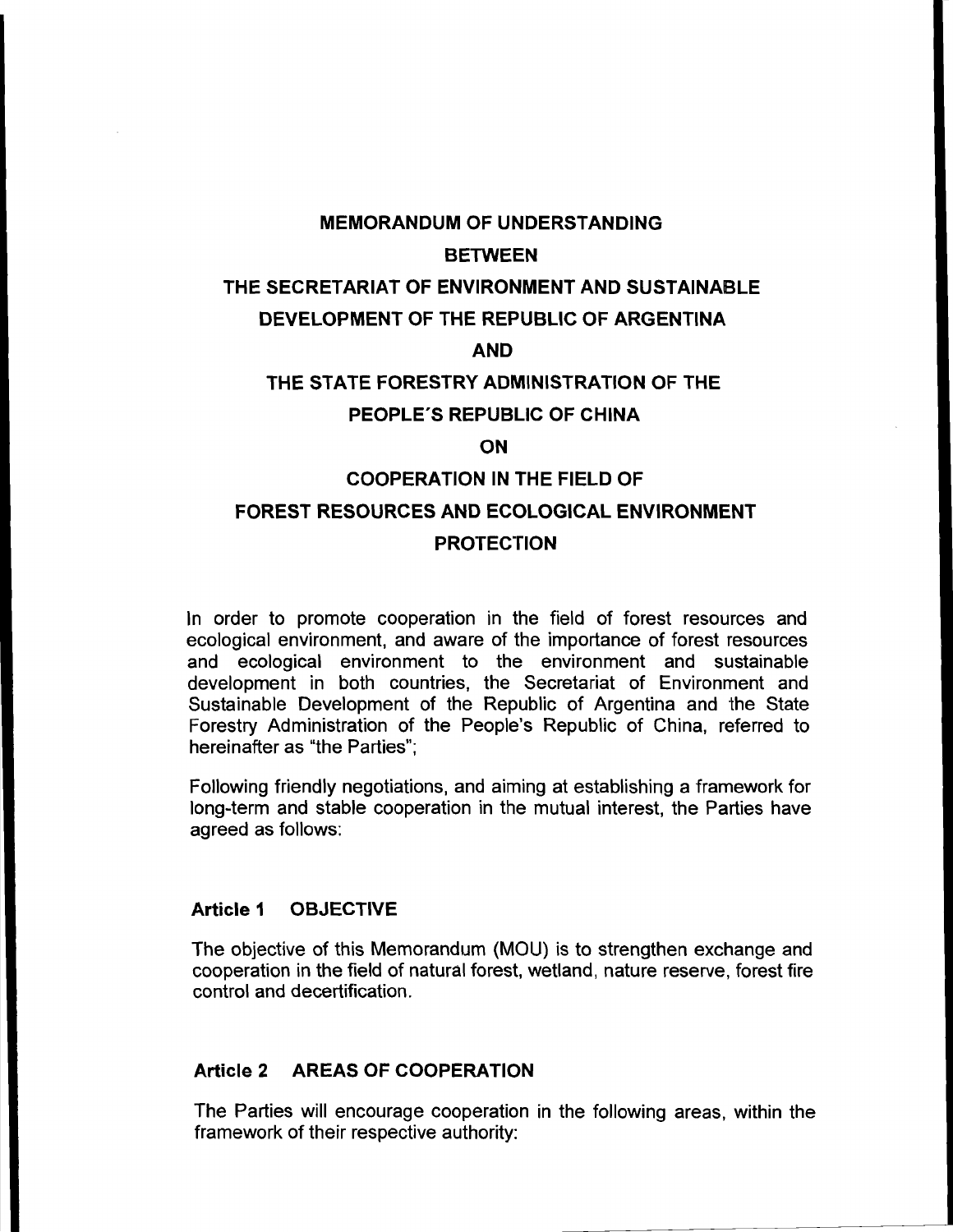- (1) Natural forest resources protection;
- (2) Wetland protection;
- (3) Combating desertification;
- (4) Establishment of nature reserves;
- (5) Forest fire management;
- (6) Forest insects and disease control;
- (7) Policy and information;
- (8) Research and development; and
- (9) Other areas mutually agreed.

### **Article 3 MODALlTIES FOR COOPERATION**

This cooperation will be conducted as follows:

- (1) Exchange of informatlon, documents and materials;
- (2) Exchange visit of delegation;
- (3) Joint research;
- (4) Training of personnel; and
- (5) Other manners mutually agreed.

#### **Article 4 IMPLEMENTATION OF COOPERATION**

In order to implement this MOU, the Partíes will set up a Joint Working Group (hereinafter referred as "Working Group"). The Working Group may hold meetings every two years alternatively in China and Argentina to discuss plans for cooperation and to coordínate their implementation.

Cooperation activities shall be performed under the conditions agreed upon in advance by the Parties.

AII costs that may be incurred in the course of exchanqes of personnel will be covered by the sending Party or in any other manner as may be agreed by the Parties.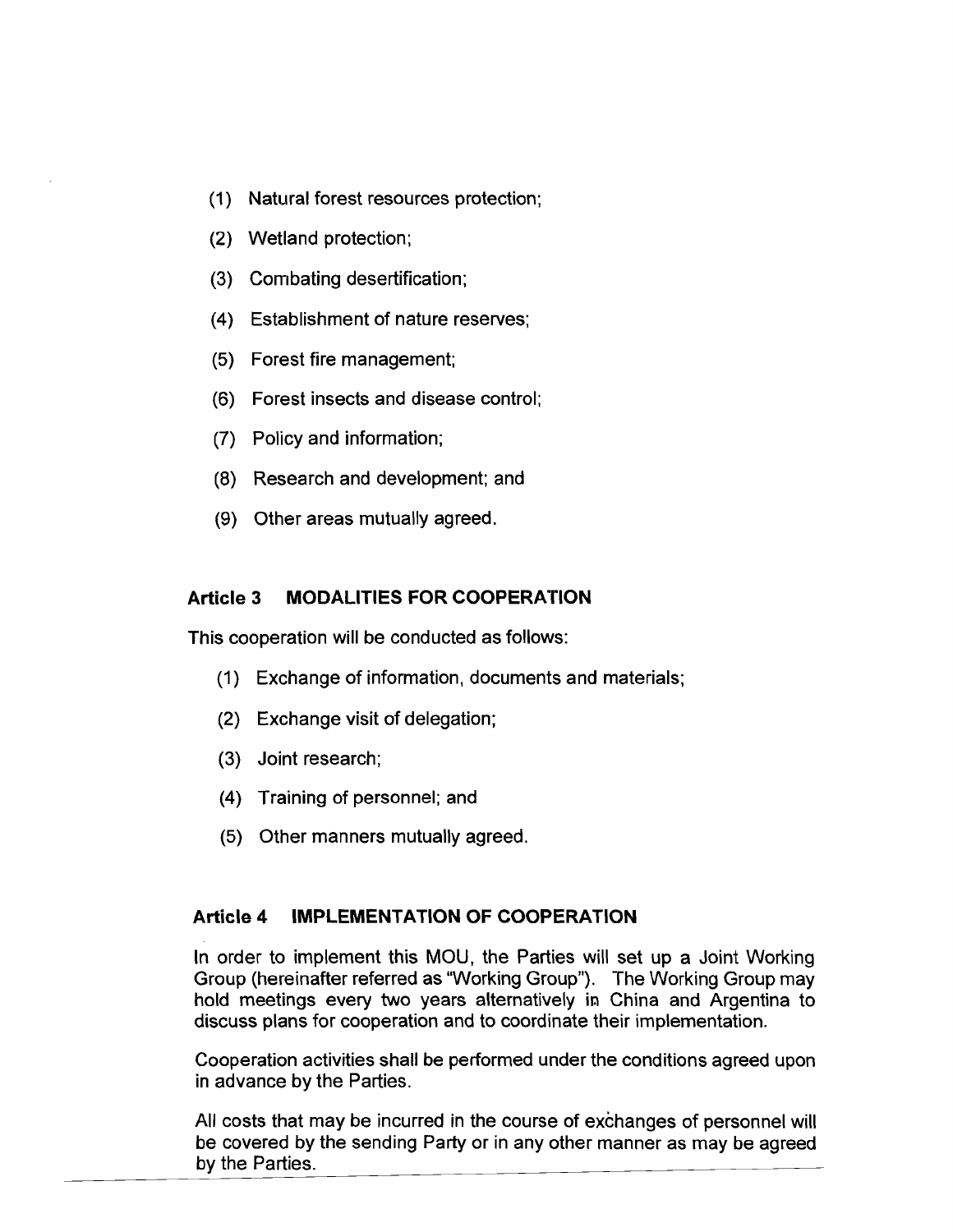## **Article 5 FOCAL POINTS**

The Parties have designated focal points responsible for the coordination of cooperation activities. The focal point for Argentina is the Undersecretariat of Planning and Environment Policy of the Secretariat of Environment and Sustainable Development and, for China, is the Department of International Cooperation of the State Forestry Administration, and liaison officers will be nominated for routine communications.

### **Article 6 RESPONSABILlTIES ANO OBLlGATIONS**

This MOU will not prejudice any rights and obligations that may arise from the Parties' respective participation in any other agreements or international treaties.

## **Article 7 ENTRY INTO FORCE ANO OURATION**

This MOU will take effect upon signing by the Parties and remain in effect for a period of five (5) years and will be automatically extended for another five (5) years unless either of the Parties gives notice to the other in writing six (6) month in advance to termínate this MOU, and will thereafter be renewable accordingly.

Signed in duplicate in Buenos Aires on February 9, 2009, in Chinese, Spanish and English; all three texts being equally valid, in case there is any divergence of interpretation of the texts, the English shall prevail.

For the Secretariat of Environment and Sustainable Development Republic of Argentina

For the State Forestry Administration People's Republic of China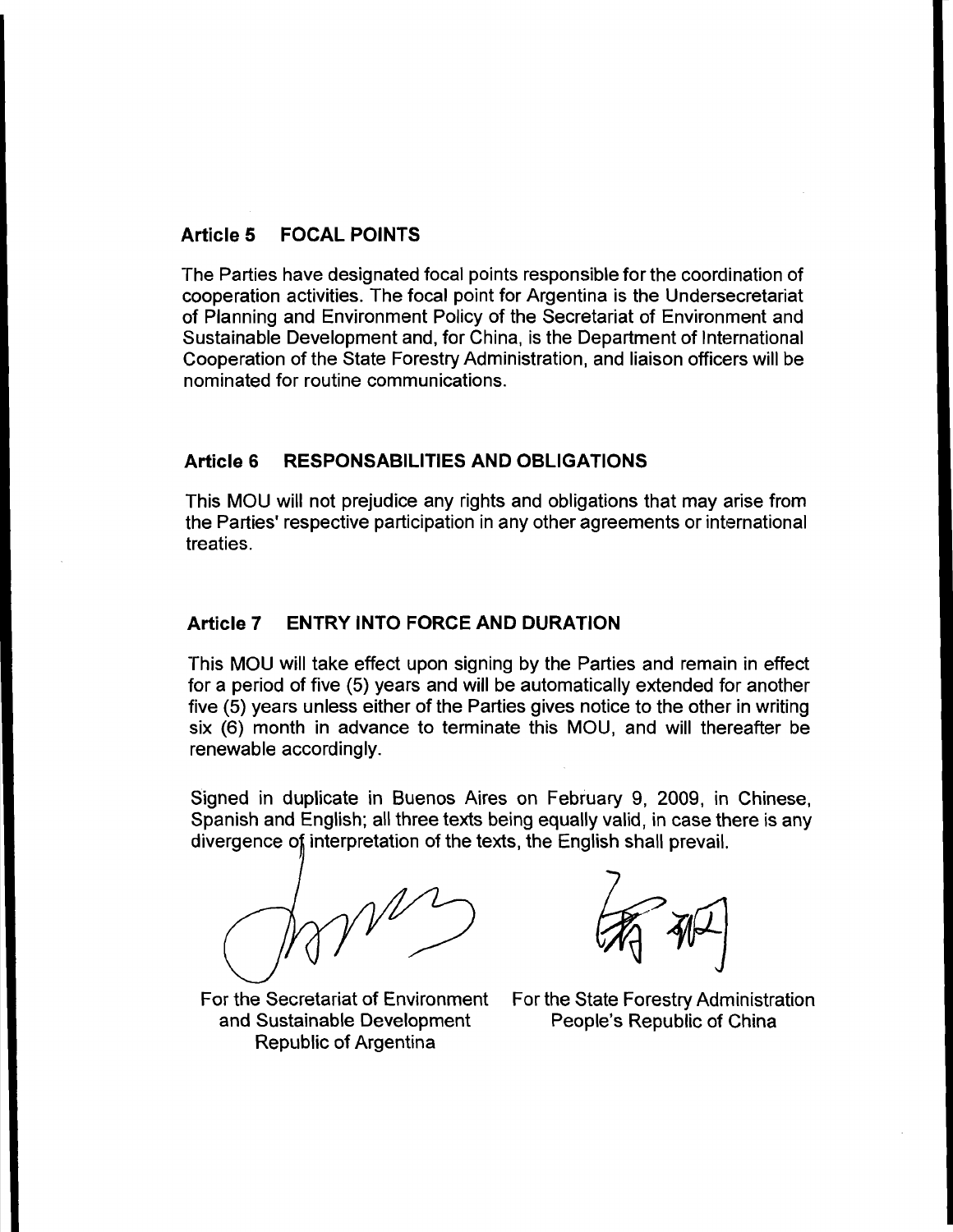阿根廷共和国环境和可持续发展国务秘书处

和

中华人民共和国国家林业局

## 关于

森林资源与生态环境保护领域合作的谅解备忘录

认识到森林资源和生态环境对两国环境和可持续发展的 重要性,为促进两国在森林资源和生态环境领域的合作,阿 根廷共和国环境和可持续发展国务秘书处和中华人民共和国 国家林业局(以下简称"双方"),

为在互利的基础上建立长期稳定的合作框架, 双方经过 友好协商,达成如下协议:

## 第一条 目标

本谅解备忘录的目标是加强双方在天然林资源、湿地、 自然保护区、森林防火和荒漠化防治领域的交流与合作。

# 第二条 合作领域

双方在各自权限范围内鼓励在下列领域开展合作:

(一)天然林资源保护;

(二) 湿地保护;

(三) 防治荒漠化;

(四) 自然保护区建设;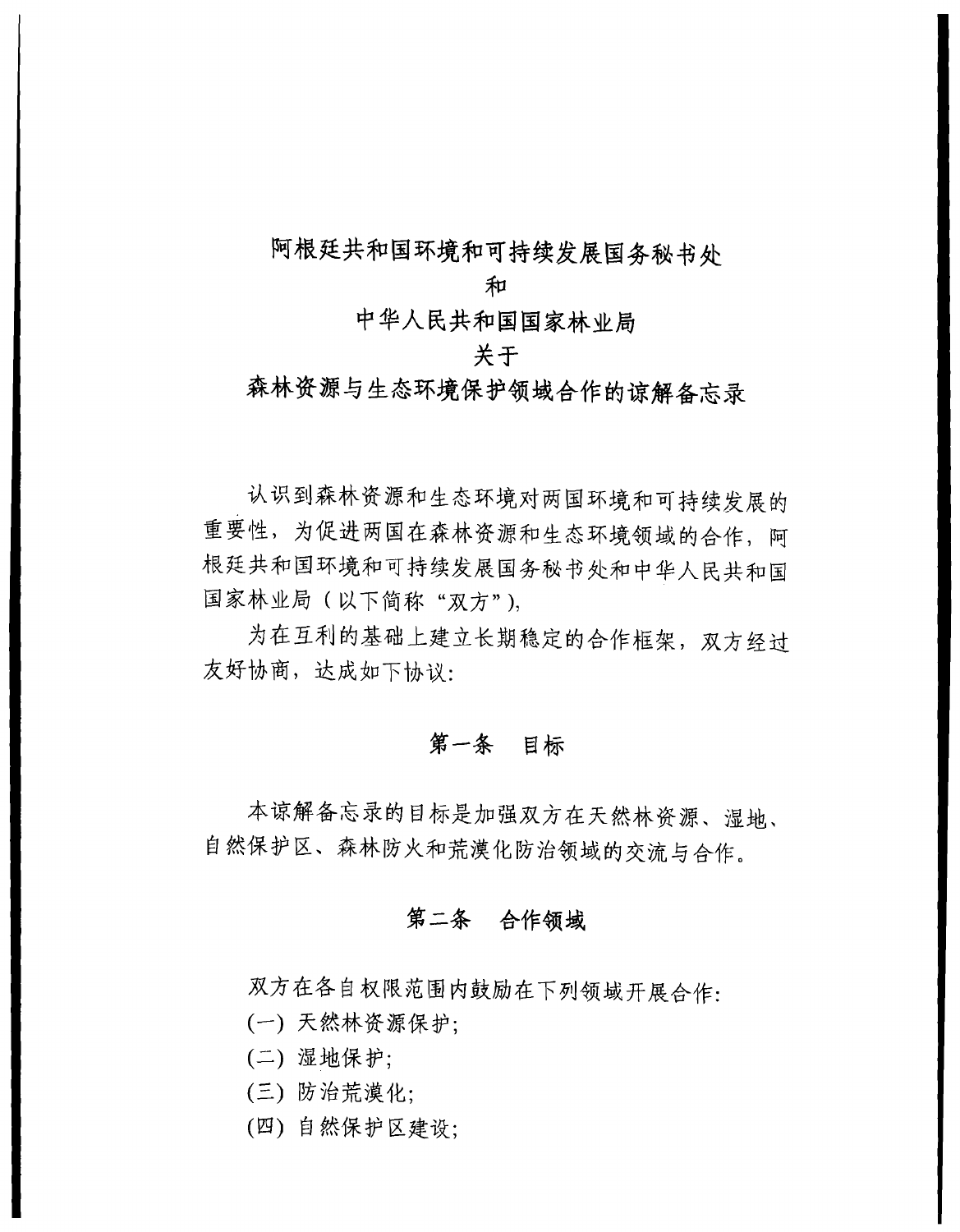- (五) 林火管理;
- (六) 森林病虫害防治:
- (七) 政策和信息:
- (八) 研究与开发: 以及
- (九) 双方同意的其它领域。

## 第三条 合作方式

合作将通过下列方式进行:

- (一) 交换信息、文献和材料;
- (二) 代表团互访;
- (三) 合作研究;
- (四) 人员培训;以及
- (五) 双方同意的其它方式

## 第四条 执行合作

为执行本谅解备忘录, 双方将建立联合工作组(以下简 称工作组),工作组一般每两年举行一次会议,在阿根廷和中 国轮流举行。会议将讨论合作计划并协调计划的执行。

合作活动须在双方预先同意的条件下开展。

人员交流过程中所发生的一切费用由派遣方负担, 或以 双方同意的其它方式负担。

## 第五条 联络点

双方各自指定联络点负责协调合作活动。阿方联络点为 环境和可持续发展国务秘书处计划和环境政策副国务秘书 处, 中方联络点为国家林业局国际合作司, 双方将指定联络